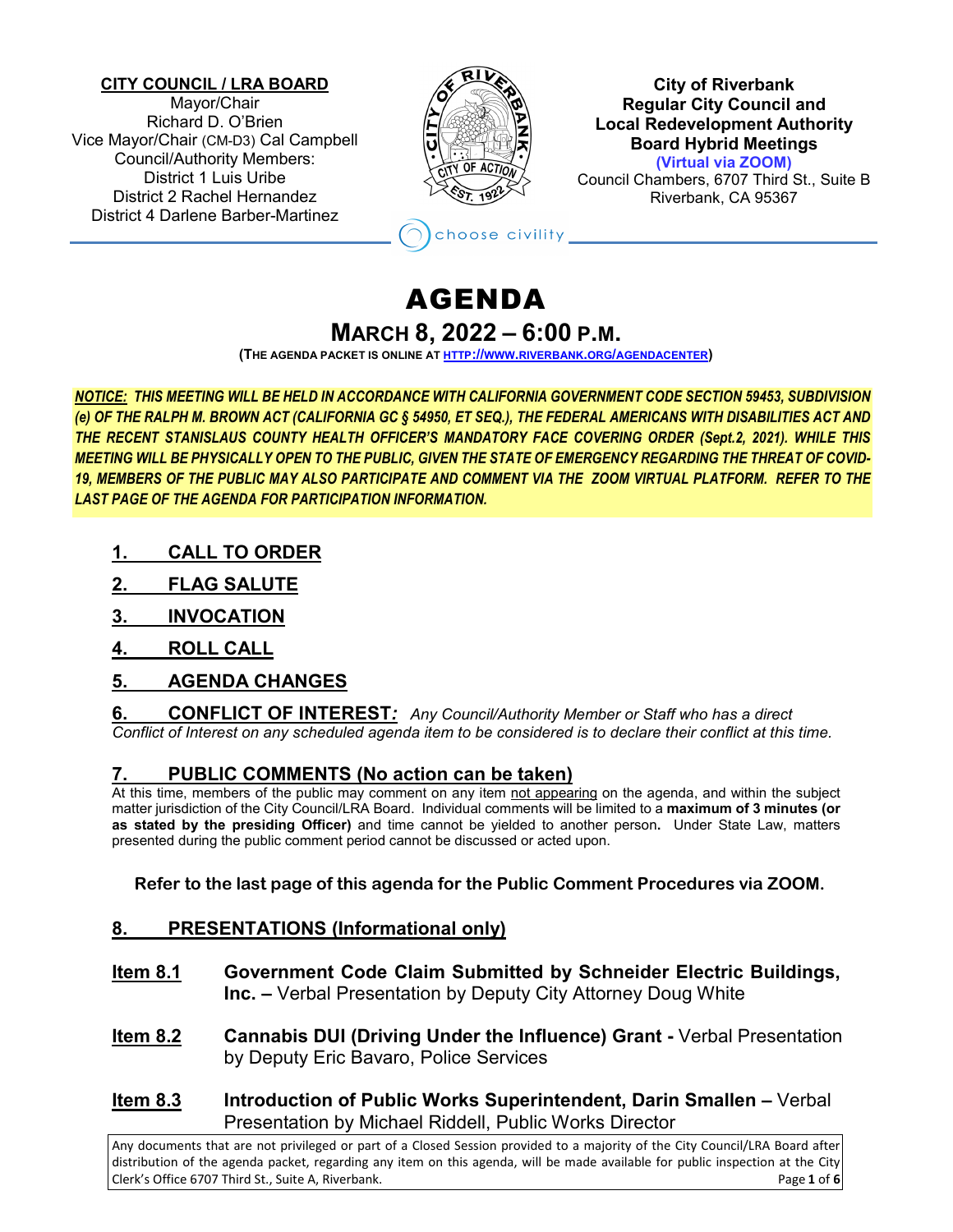## **9. CONSENT CALENDAR**

*All items listed on the Consent Calendar are to be acted upon by a single action of the City Council/LRA Board unless requested by an individual Council/Authority Member or member of the public for special consideration. Otherwise, the recommendation of staff will be accepted and acted upon by motion of the City Council/LRA Board.* 

- **Item 9.1** Waive Readings. All Readings of ordinances and resolutions, except by title, are waived.
- **Item 9.2** Approval of the February 22, 2022 City Council and Local Redevelopment Authority Board Minutes.
- **Item 9.3** Acceptance of the Patterson Road at First Street Project and Authorization to File a Notice of Completion.
- **Item 9.4** Adopt a Resolution to Award Bid for the Castleberg Park Basketball Court Project to Frontline General Engineering Construction, Inc. and Authorize Execution of Future Change Orders.

### **10. PUBLIC HEARINGS**

*The Public Hearing Notice was published in the Riverbank News on 02/23/2022 and posted on the City's website.* 

**Item 10.1 3rd Public Hearing – Redistricting Process for Riverbank's Four (4) Councilmember District Boundaries –** It is recommended that the City Council conduct a public hearing regarding the redistricting process and provide direction to continue with the process of adopting the City's current district boundaries map as the "Final Redistricting Map".

## **11. NEW BUSINESS**

- **Item 11.1 A Resolution to Amend the Adopted Streets 5-Year Capital Improvement Plan (CIP) for Fiscal Years 2018-2023 –** It is recommended that the City Council approve a Resolution to Amend the Adopted 5-Year Capital Improvement Plan (CIP) for Fiscal Years 2018-2023 for Street projects.
- **Item 11.2 A Resolution Authorizing an Additional appropriation of \$26,000 for the upgrade of the Sewer Collection SCADA System from the Sewer Operating Fund –** It is recommended that the City Council consider adopting a resolution which will allocate an additional \$26,000 to upgrade the Sewer Collection SCADA System from the Sewer Operating Fund.
- **Item 11.3 A Resolution Authorizing an Additional appropriation of \$83,000 for the purchase of Truck Mounted Sewer Jetter from the Sewer Operating Fund 106 –** It is recommended that the City Council consider adopting a resolution which will allocate an additional \$83,000 for the purchase of a Truck Mounted Sewer Jetter from the Sewer Operating Fund 106**.**

Any documents that are not privileged or part of a Closed Session provided to a majority of the City Council/LRA Board after distribution of the agenda packet, regarding any item on this agenda, will be made available for public inspection at the City Clerk's Office 6707 Third St., Suite A, Riverbank. Page **2** of **6**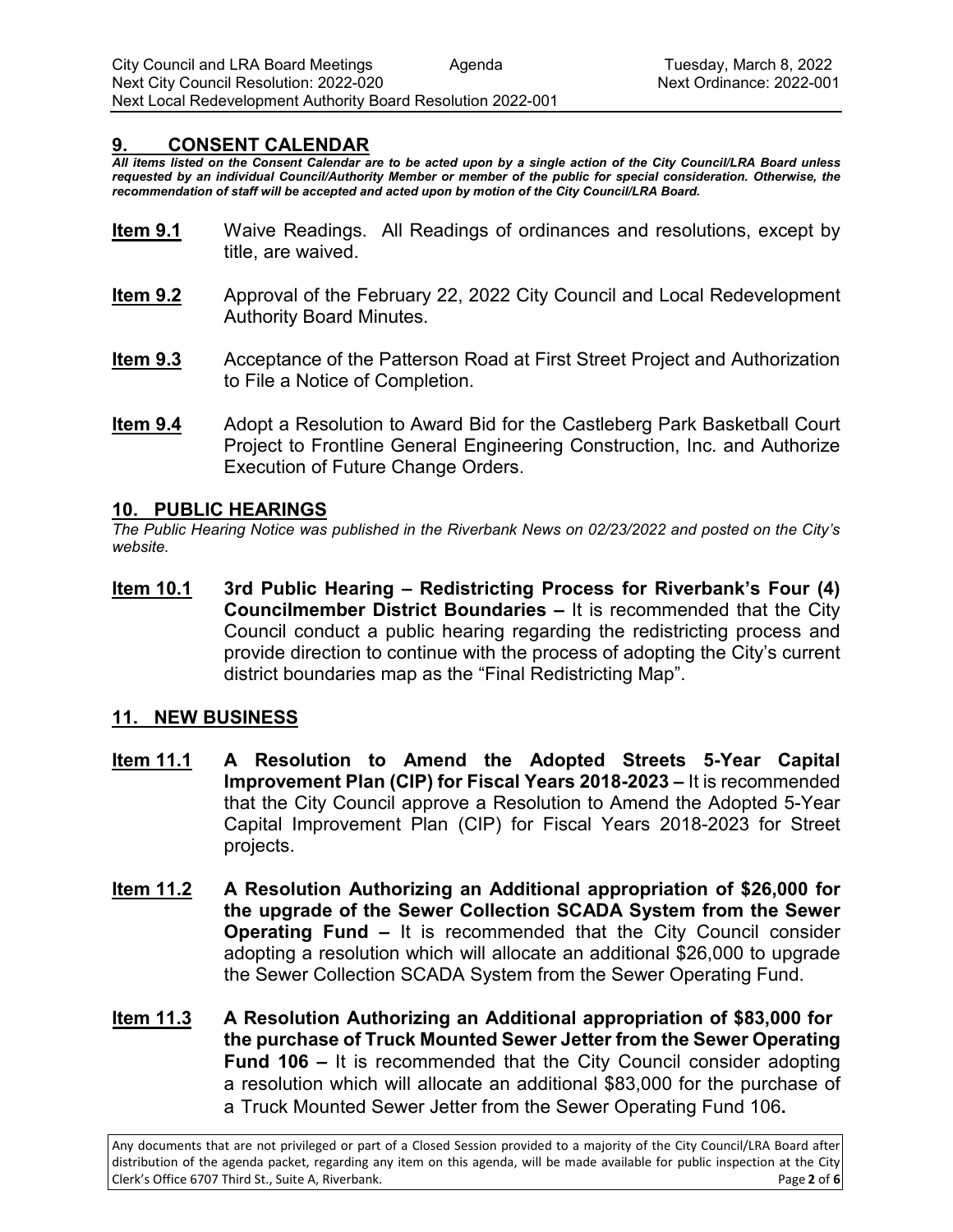## **12. COMMENTS/REPORTS**

A brief report on notable attendance of a meeting or conference or other notable topics of City business shall be made. The Brown Act does not allow for discussion or action of items by the City Council/LRA Board during this time.

- **Item 12.1** Staff
- **Item 12.2** Council/Authority Member
- **Item 12.3** Mayor/Chair

## **13. CLOSED SESSION**

The public will have a limit of **3 minutes** to comment on Closed Session item(s) as set forth on the agenda prior to the City Council/LRA Board recessing to Closed Session.

# **Item 13.1 CONFERENCE WITH LEGAL COUNSEL – EXISTING LITIGATION**

(Government Code §54956.9) Name of Case: City of Riverbank v. Schneider Electric Buildings America, Inc.

## **14. RECONVENE – REPORT FROM CLOSED SESSION**

**Item 14.1** Report from Closed Session on **Item 13.1 CONFERENCE WITH LEGAL COUNSEL – EXISTING LITIGATION** (Government Code §54956.9) Name of Case: City of Riverbank v. Schneider Electric Buildings America, Inc.

## **15. ADJOURNMENT**

• The next regular City Council meeting will be on March 22, 2022 at 6 pm.

## **AFFIDAVIT OF POSTING**

**I hereby certify under penalty of perjury, under the laws of the State of California that the foregoing agenda was posted at the meeting location, on the North City Hall public exterior bulletin board, and the City's website 72 hours prior to the meeting in accordance to the California Ralph M. Brown Act.** 

**Posted this March 3, 2022.**

**/s/Kathy L. Teixeira, Interim City Clerk**



# **ADA COMPLIANCE STATEMENT**

In compliance with the Americans with Disabilities Act, and the Governor's Executive Order N-29-20, the City will make every effort to make reasonable modifications or accommodations from individuals with disabilities. Contact the Administration Dept. at (209) 863-7122 or the City Clerk at [cityclerk@riverbank.org](mailto:cityclerk@riverbank.org) at least (48) hours prior to the meeting to enable the City to make reasonable arrangements for accessibility.

Any documents that are not privileged or part of a Closed Session provided to a majority of the City Council/LRA Board after distribution of the agenda packet, regarding any item on this agenda, will be made available for public inspection at the City Clerk's Office 6707 Third St., Suite A, Riverbank. Page **3** of **6**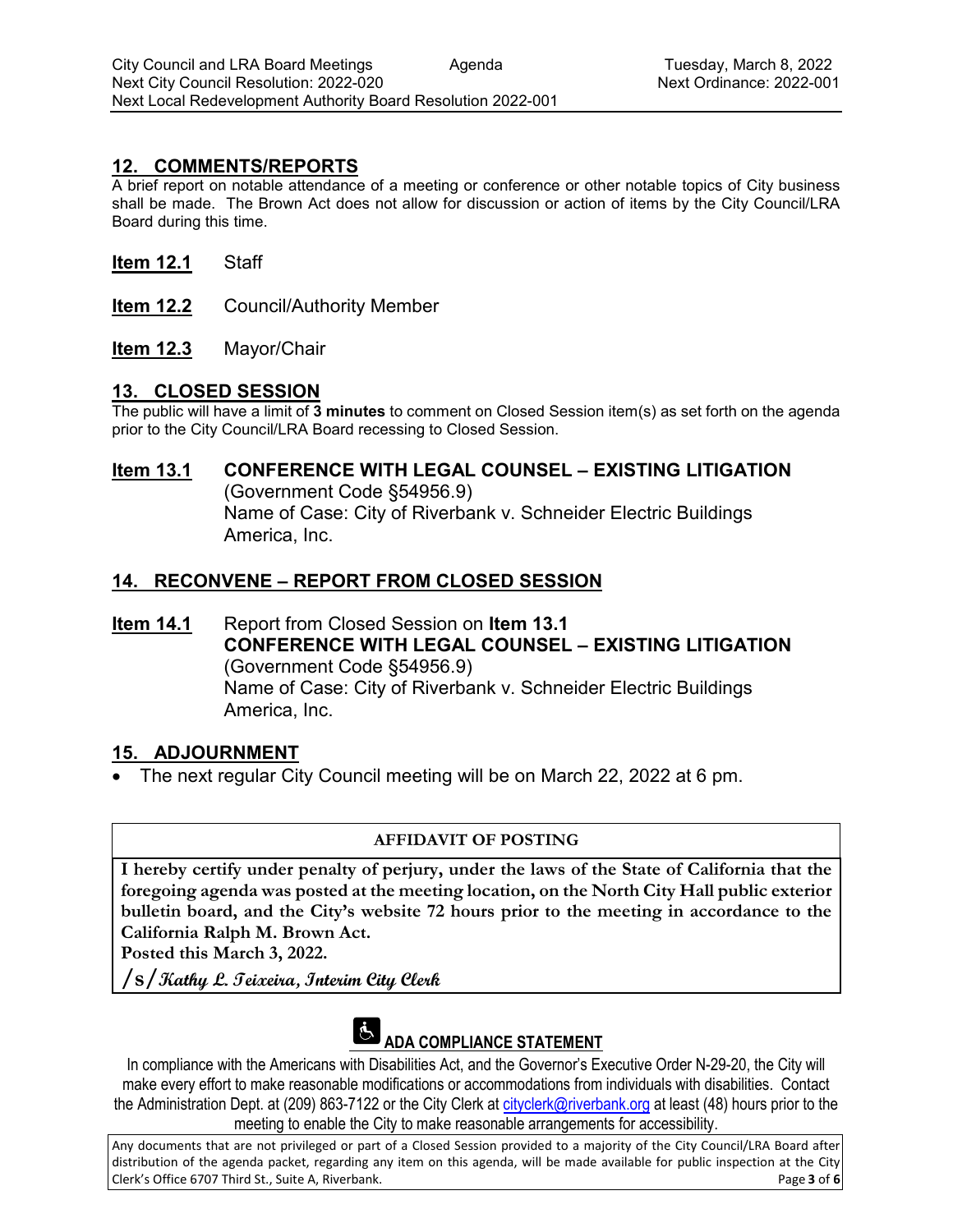## **NOTICE REGARDING NON-ENGLISH SPEAKERS**

Pursuant to California Constitution Article III, Section IV, establishing English as the official language for the State of California, and in accordance with California Code of Civil Procedures Section 185, which requires proceedings before any State Court to be in English, notice is hereby given that all proceedings before the City of Riverbank City Council/LRA Board shall be in English and anyone wishing to address the Council is required to have a translator present who will take an oath to make an accurate translation from any language not English into the English language.

Any documents that are not privileged or part of a Closed Session provided to a majority of the City Council/LRA Board after distribution of the agenda packet, regarding any item on this agenda, will be made available for public inspection at the City<br>Clerk's Office 6707 Third St., Suite A, Riverbank. Clerk's Office 6707 Third St., Suite A, Riverbank.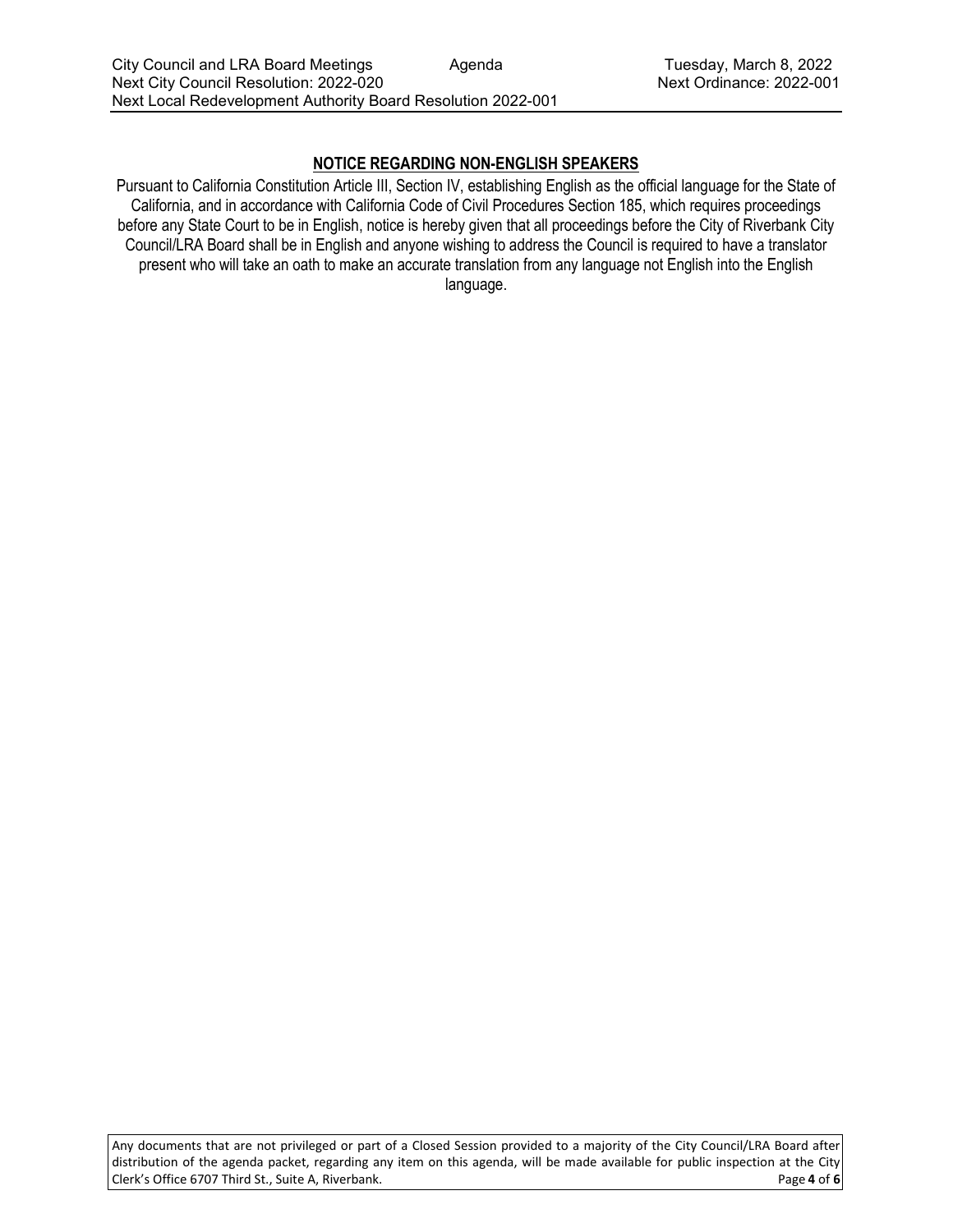

## TELECONFERENCE/VIRUAL PLATFORM PUBLIC PARTICIPATION COMMENT PROCEDURES FOR THE HYBRID CITY COUNCIL MEETING HELD IN CONFORMANCE WITH THE BROWN ACT AS AMENDED BY SB 361

#### **PUBLIC "LIVE" VIEWING**

- Government Channels: Charter– 2 and AT&T U-VERSE 99
- YouTube Live is no longer available due to technical difficulties, which is being worked on.
- Via ZOOM Platform (See instructions below)

## SUBMITTING PUBLIC COMMENTS FOR THE RECORD

*Written comments must be received before 4:00 p.m. on the date of the meeting in order for them to be distributed to the Council prior to consideration of the matter. Written comments will not be read aloud at the meeting, but will be reported as received for the record. If you do not receive an acknowledgement of receipt within an hour of submission or by 5:00 pm, please call the City Clerk's Office at (209) 863-7198 or the Administration Dept. at (209) 863-7122.*

#### *ACCEPTABLE METHODS OF SUBMITTING COMMENTS BEFORE THE 4:00 PM DEADLINE*

- *Via Mail Service:* Mail comments to City of Riverbank, Attn. City Clerk, 6707 Third Street, Suite A, Riverbank, CA 95367. (Call 209-863-7198 / 209-863-7122 to ensure they were received.)
- *Via Email: Mail to [cityclerk@riverbank.org](mailto:cityclerk@riverbank.org) (Note: This technology is not a guaranteed method.)* 
	- Indicate Agenda Item # in the *subject line*. (Call 209-863-7198 /209-863-7122 to ensure receipt)
- *Oral Comments In-Person:* The Mayor will ask the audience if anyone wishes to comment, at that time you may approach the podium. (A Spanish language interpreter is available for assistance.)
- *Oral Comments Via Zoom:* The Mayor will announce when public comments may be made for a limit of 3 minutes on the agenda item being considered, at which time you will: **(please make sure the volume on your video device or any nearby device is turned down.)**
	- Using a computer click on the "raise hand" feature in the webinar controls. This will alert staff that you wish to speak, and you will be unmuted.
	- o Using a Phone press **\*9** to "raise the hand". This will alert staff that you wish to speak, and you will be unmuted.

**Teleconference Phone Number (This system is a backup for ZOOM technical difficulties only when providing oral comments.) If there are technical difficulties or disconnection with ZOOM while making oral comments, please immediately call the teleconference phone number (209) 863-7151 so that Council may receive your comments. Council will be waiting for your call. Thank you**